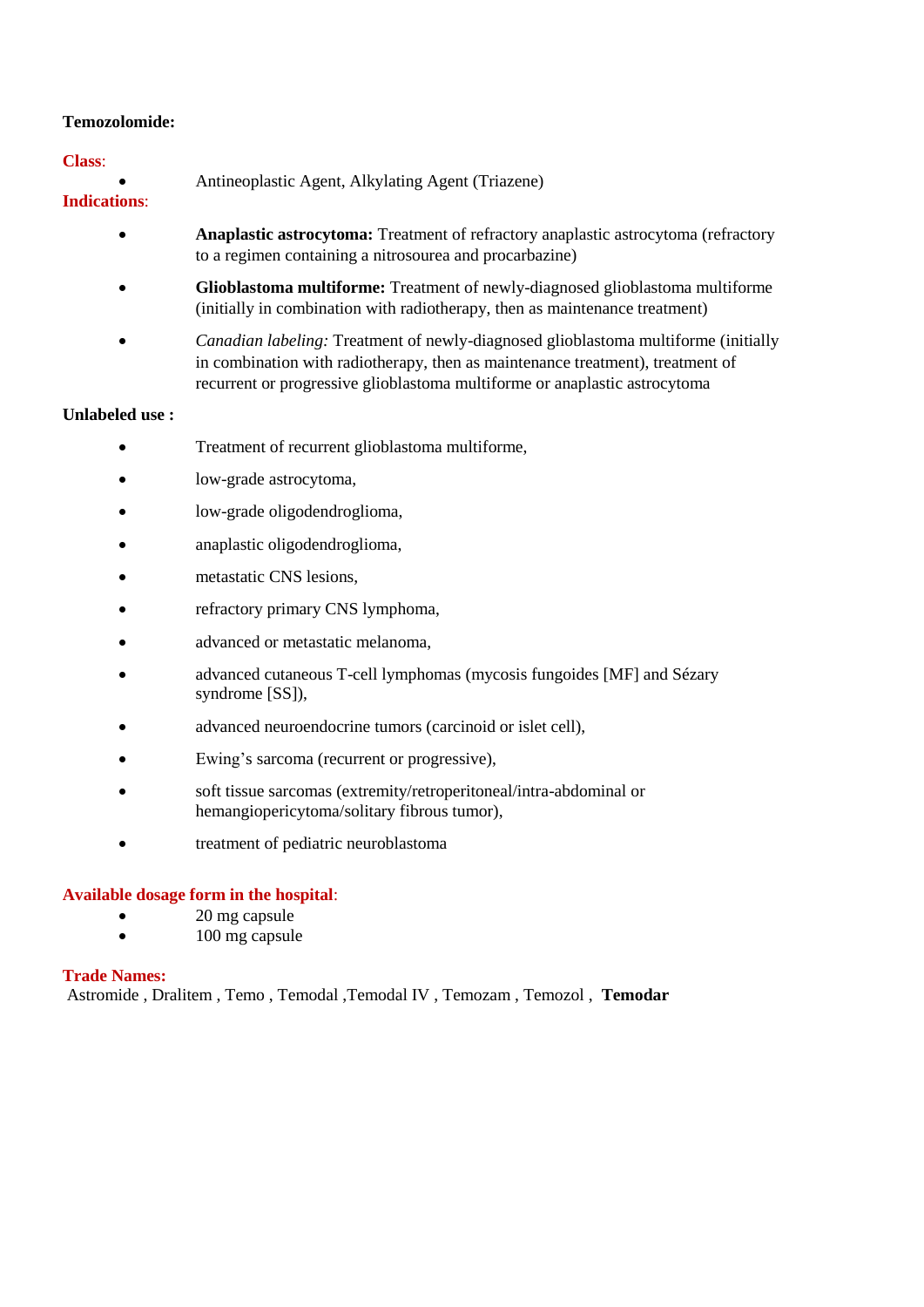# **Dosage:**

- **Note:** Temozolomide is associated with a moderate emetic potential; antiemetics are recommended to prevent nausea and vomiting. Prior to dosing, ANC should be  $\geq$ 1500/mm<sup>3</sup> and platelets  $\geq$ 100,000/mm<sup>3</sup>.
- **-Anaplastic astrocytoma (refractory):** Oral, I.V.: Initial dose: 150 mg/m<sup>2</sup> once daily for 5 consecutive days of a 28-day treatment cycle. If ANC  $\geq$ 1500/mm<sup>3</sup> and platelets  $\geq$ 100,000/mm<sup>3</sup>, on day 1 of subsequent cycles, may increase to 200 mg/m<sup>2</sup> once daily for 5 consecutive days of a 28-day treatment cycle. May continue until disease progression.

*\*\*Dosage modification for toxicity:*

- ANC <1000/mm<sup>3</sup> or platelets <50,000/mm<sup>3</sup> on day 22 or day 29 (day 1 of next cycle): Postpone therapy until ANC >1500/mm<sup>3</sup> and platelets >100,000/mm<sup>3</sup>; reduce dose by 50  $mg/m^2$ /day (but not below 100 mg/m<sup>2</sup>) for subsequent cycle
- ANC 1000-1500/mm<sup>3</sup> or platelets 50,000-100,000/mm<sup>3</sup> on day 22 or day 29 (day 1 of next cycle): Postpone therapy until ANC >1500/mm<sup>3</sup> and platelets >100,000/mm<sup>3</sup>; maintain initial dose

# **-Glioblastoma multiforme (newly diagnosed, high-grade glioma):** Oral, I.V.:

- -Concomitant phase: 75 mg/m<sup>2</sup>/day for 42 days with focal radiotherapy (60 Gy administered in 30 fractions). **Note:** PCP prophylaxis is required during concomitant phase and should continue in patients who develop lymphocytopenia until lymphocyte recovery to ≤grade 1. Obtain weekly CBC.
	- \*Continue at 75 mg/m<sup>2</sup>/day throughout the 42-day concomitant phase (up to 49 days) as long as ANC  $\geq$ 1500/mm<sup>3</sup>, platelet count  $\geq$ 100,000/mm<sup>3</sup>, and nonhematologic toxicity  $\leq$ grade 1 (excludes alopecia, nausea/vomiting)

*\*\*Dosage modification for toxicity:*

- ANC  $\geq 500/\text{mm}^3$  but <1500/mm<sup>3</sup> **or** platelet count  $\geq 10,000/\text{mm}^3$  but <100,000/mm<sup>3</sup> **or** grade 2 nonhematologic toxicity (excludes alopecia, nausea/vomiting): Interrupt therapy
- ANC <500/mm<sup>3</sup> or platelet count <10,000/mm<sup>3</sup> or grade 3/4 nonhematologic toxicity (excludes alopecia, nausea/vomiting): Discontinue therapy
- *-Maintenance phase (consists of 6 treatment cycles):* Begin 4 weeks after concomitant phase completion. **Note:** Each subsequent cycle is 28 days (consisting of 5 days of drug treatment followed by 23 days without treatment). Draw CBC within 48 hours of day 22; hold next cycle and do weekly CBC until ANC >1500/mm<sup>3</sup> and platelet count >100,000/mm<sup>3</sup>; dosing modification should be based on lowest blood counts and worst nonhematologic toxicity during the previous cycle.
	- -Cycle 1: 150 mg/m<sup>2</sup> once daily for 5 days of a 28-day treatment cycle
	- -Cycles 2-6: May increase to 200 mg/m<sup>2</sup> once daily for 5 days; repeat every 28 days (if ANC  $\geq$ 1500/mm<sup>3</sup>, platelets  $\geq$ 100,000/mm<sup>3</sup> and nonhematologic toxicities for cycle 1 are ≤grade 2 [excludes alopecia, nausea/vomiting]); **Note:** If dose was not escalated at the onset of cycle 2, do not increase for cycles 3-6)
	- *\*\*Dosage modification (during maintenance phase) for toxicity:*
		- -ANC <1000/mm<sup>3</sup>, platelet count <50,000/mm<sup>3</sup>, or grade 3 nonhematologic toxicity (excludes alopecia, nausea/vomiting) during previous cycle: Decrease dose by 1 dose level (by  $50 \text{ mg/m}^2$ /day for 5 days), unless dose has already been lowered to 100  $mg/m^2$ /day, then discontinue therapy.
		- -If dose reduction  $\langle 100 \text{ mg/m}^2/\text{day}$  is required or grade 4 nonhematologic toxicity (excludes alopecia, nausea/vomiting), or if the same grade 3 nonhematologic toxicity occurs after dose reduction: Discontinue therapy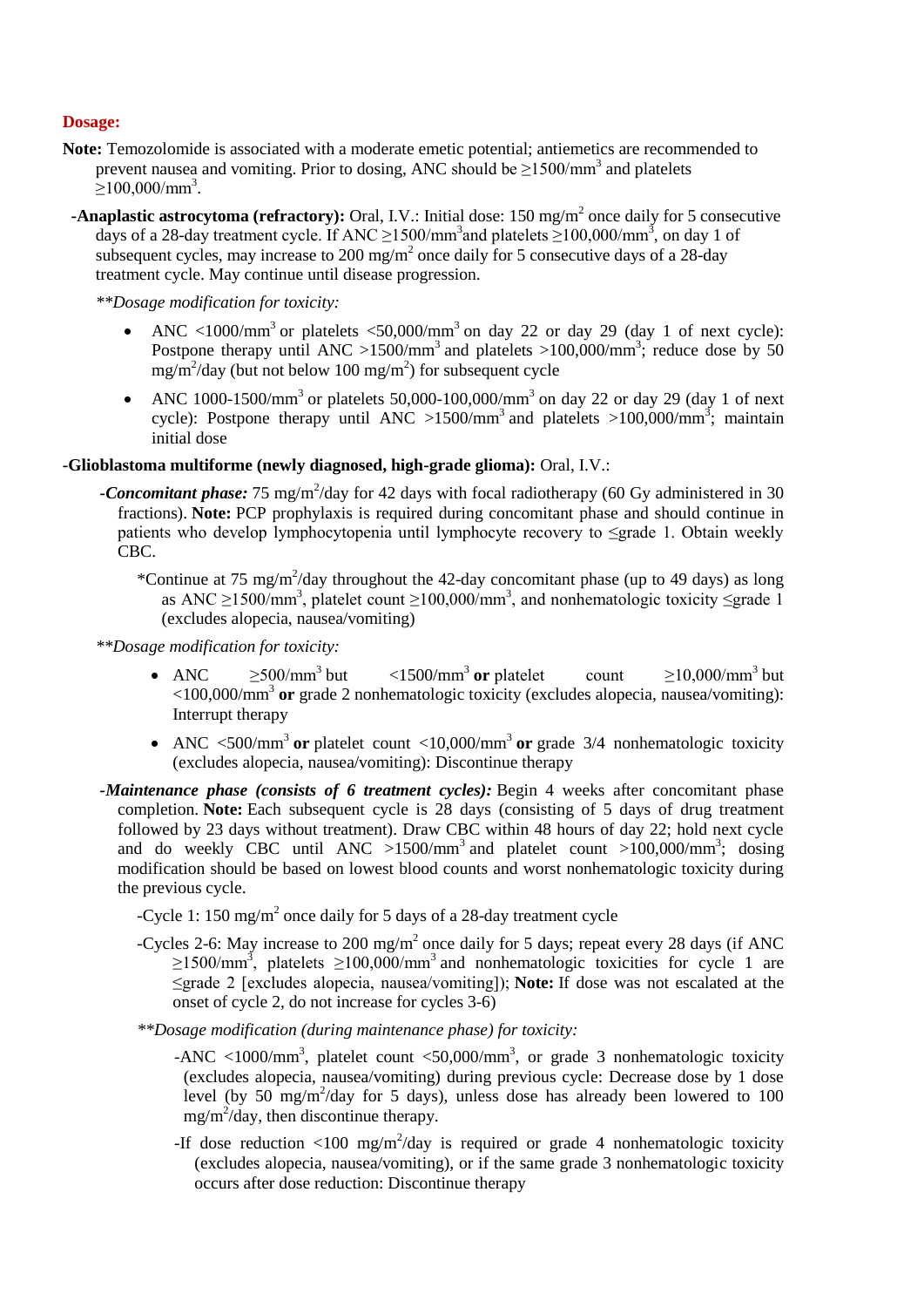- **-Glioblastoma multiforme (recurrent glioma):** *Canadian labeling (unlabeled use in the*  U.S.): 200 mg/m<sup>2</sup>/day for 5 days every 28 days; if previously treated with chemotherapy, initiate at 150 mg/m<sup>2</sup>/day for 5 days every 28 days and increase to 200 mg/m<sup>2</sup>/day for 5 days every 28 days with cycle 2 if no hematologic toxicity (Brada, 2001; Yung, 2000)
- **-Cutaneous T-cell lymphoma, advanced (mycosis fungoides [MF] and Sézary syndrome [SS];**  unlabeled use): Oral: 200 mg/m<sup>2</sup> once daily for 5 days every 28 days for up to 1 year (Querfeld, 2011)
- **-Ewing's sarcoma, recurrent or progressive (unlabeled use):** Oral: 100 mg/m<sup>2</sup>/dose days 1-5 every 21 days (in combination with irinotecan) (Casey, 2009)
- **-Melanoma, advanced or metastatic (unlabeled use):** Oral: 200 mg/m<sup>2</sup>/day for 5 days every 28 days (for up to 12 cycles). For subsequent cycles reduce dose to 75% of the original dose for grade 3/4 hematologic toxicity and reduce the dose to 50% of the original dose for grade 3/4 nonhematologic toxicity (Middleton, 2000).
- **-Neuroendocrine tumors, advanced (unlabeled use):** Oral: 150 mg/m<sup>2</sup>/day for 7 days every 14 days (in combination with thalidomide) until disease progression (Kulke, 2006) **or** 200  $mg/m<sup>2</sup>$  once daily (at bedtime) days 10 to 14 of a 28-day treatment cycle (in combination with capecitabine) (Strosberg, 2011)
- **-Primary CNS lymphoma, refractory (unlabeled use):** Oral: 150 mg/m<sup>2</sup>/day for 5 days every 28 days, initially in combination with rituximab, followed by temozolomide monotherapy: 150 mg/m<sup>2</sup> /day for 5 days every 28 days (Wong, 2004) **or** 150 mg/m<sup>2</sup> /day for 7 days every 14 days, initially in combination with rituximab, followed by temozolomide monotherapy: 150 mg/m<sup>2</sup> /day for 5 days every 28 days (Enting, 2004)

#### **-Soft tissue sarcoma (unlabeled use):** Oral:

- Soft tissue sarcoma, metastatic or unresectable: 75 mg/m<sup>2</sup>/day for 6 weeks (Garcia del Muro, 2005)
- *Hemangiopericytoma/solitary fibrous tumor:* 150 mg/m<sup>2</sup> once daily days 1 to 7 and days 15 to 21 of a 28-day treatment cycle (in combination with bevacizumab) (Park, 2011)

#### **Geriatric**

Refer to adult dosing. **Note:** Patients ≥70 years of age in the anaplastic astrocytoma study had a higher incidence of grade 4 neutropenia and thrombocytopenia in the first cycle of therapy than patients <70 years of age.

# **Renal Impairment**:

Oral:

- $Cl_{cr} \geq 36$  mL/minute/m<sup>2</sup>: No dosage adjustment provided in the manufacturer's labeling, however, dosage adjustment is not likely needed as no effect on temozolomide clearance was demonstrated.
- Severe renal impairment  $(Cl_{cr} < 36 \text{ mL/minute/m}^2)$ : No dosage adjustment provided in manufacturer's labeling; use with caution (has not been studied).

Dialysis patients: No dosage adjustment provided in manufacturer's labeling (has not been studied).

#### **Hepatic Impairment:**

- -Mild-to-moderate impairment: No dosage adjustment provided in manufacturer's labeling; however, pharmacokinetics are similar to patients with normal hepatic function.
- -Severe hepatic impairment: No dosage adjustment provided in manufacturer's labeling; use with caution (has not been studied).